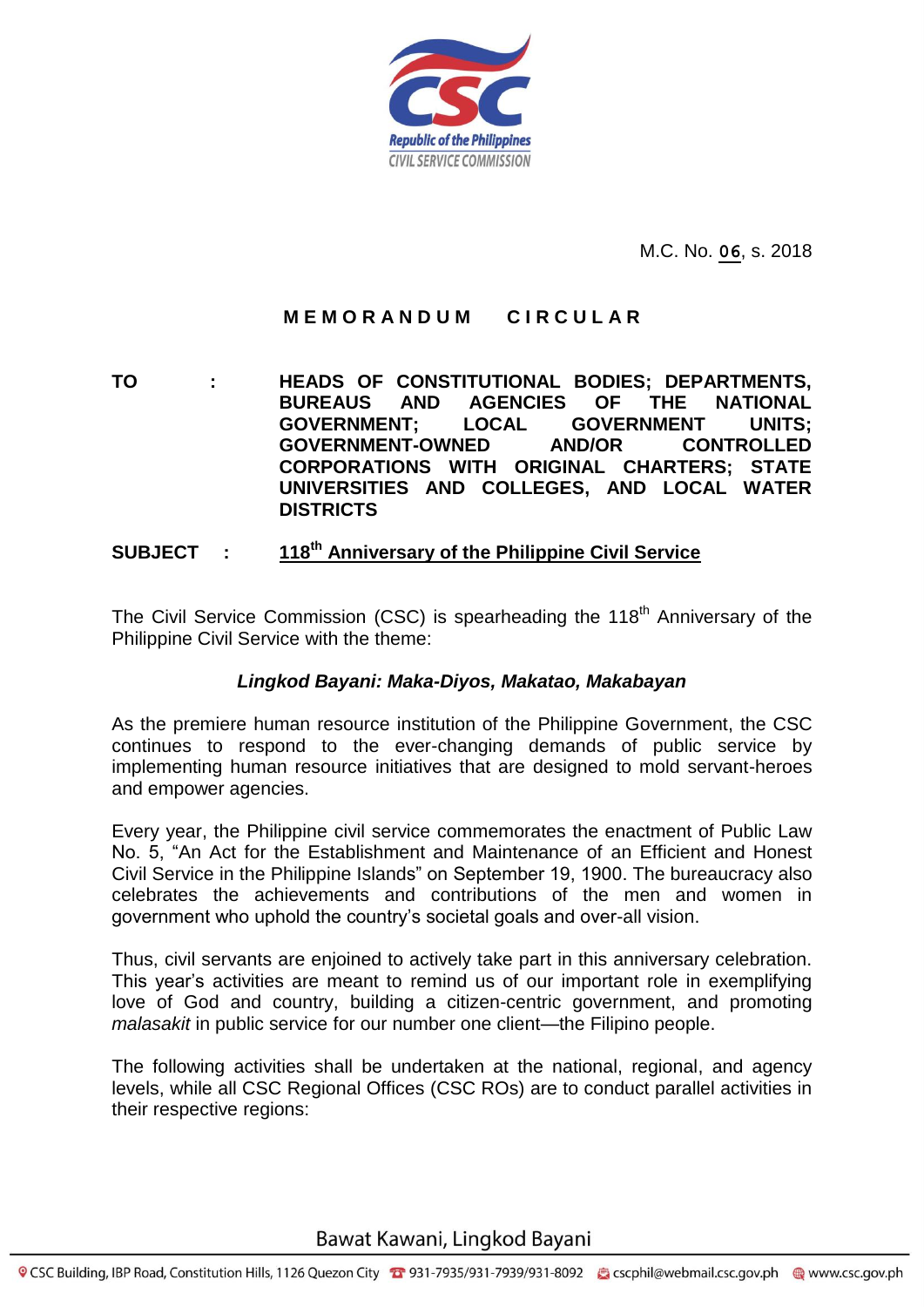**1. 100% display of Anniversary Banner in all government offices' facade** 

All government agencies are encouraged to post the official anniversary tarpaulin on conspicuous areas in their respective offices. The design template and specifications will be uploaded in the CSC website, www.csc.gov.ph and CSC official Facebook page, www.facebook.com/PhilippineCivilServiceCommission (*available by April 2018*).

## **2. R.A.C.E. to Serve Fun Run**

*Date: September 2, 2018 Venue: Please coordinate with the CSC Regional Office near you*

All civil servants are enjoined to participate in the R.A.C.E. to Serve Fun Run as the official PCSA Kick-Off Activity nationwide. The CSC National Capital Region will be hosting the Fun Run to be held at the Quirino Grandstand, Manila, the details of which will be issued in a separate Memorandum Circular.

Meanwhile, CSC ROs will be releasing additional information on the kick-off activity they will be hosting in their respective regions to commence the anniversary month. Please also check the CSC website and CSC Facebook page for further announcements.

Heads of offices are authorized to issue a directive granting half-day compensatory time-off to government employees who will be participating in the fun run.

### **3. Honor Awards Program (HAP) Awards Rites for the 2018 Outstanding Government Workers**

*September 2018 Venue: Malacañan Palace Coordinator: Honor Awards Program Secretariat (Public Assistance and Information Office, CSC Central Office) Contact Information: 02-9317993*

With its core purpose of *gawing lingkod bayani ang bawat kawani*, the CSC continues to recognize exemplary civil servants and their outstanding contributions to national development.

The awards rites is the culmination of the annual search for outstanding public officials and employees. The awards, as provided by law, are conferred by the President of the Republic of the Philippines. Heads of government agencies, especially those with 2018 national winners, will be attending the awards rites.

There are three award categories: the Presidential *Lingkod Bayan* award for groups and individuals with outstanding contributions with nationwide impact, the *Dangal ng Bayan* award for individuals consistently demonstrating exemplary behaviour, and the CSC *Pagasa* award for groups and individuals whose contributions benefited a department or office.